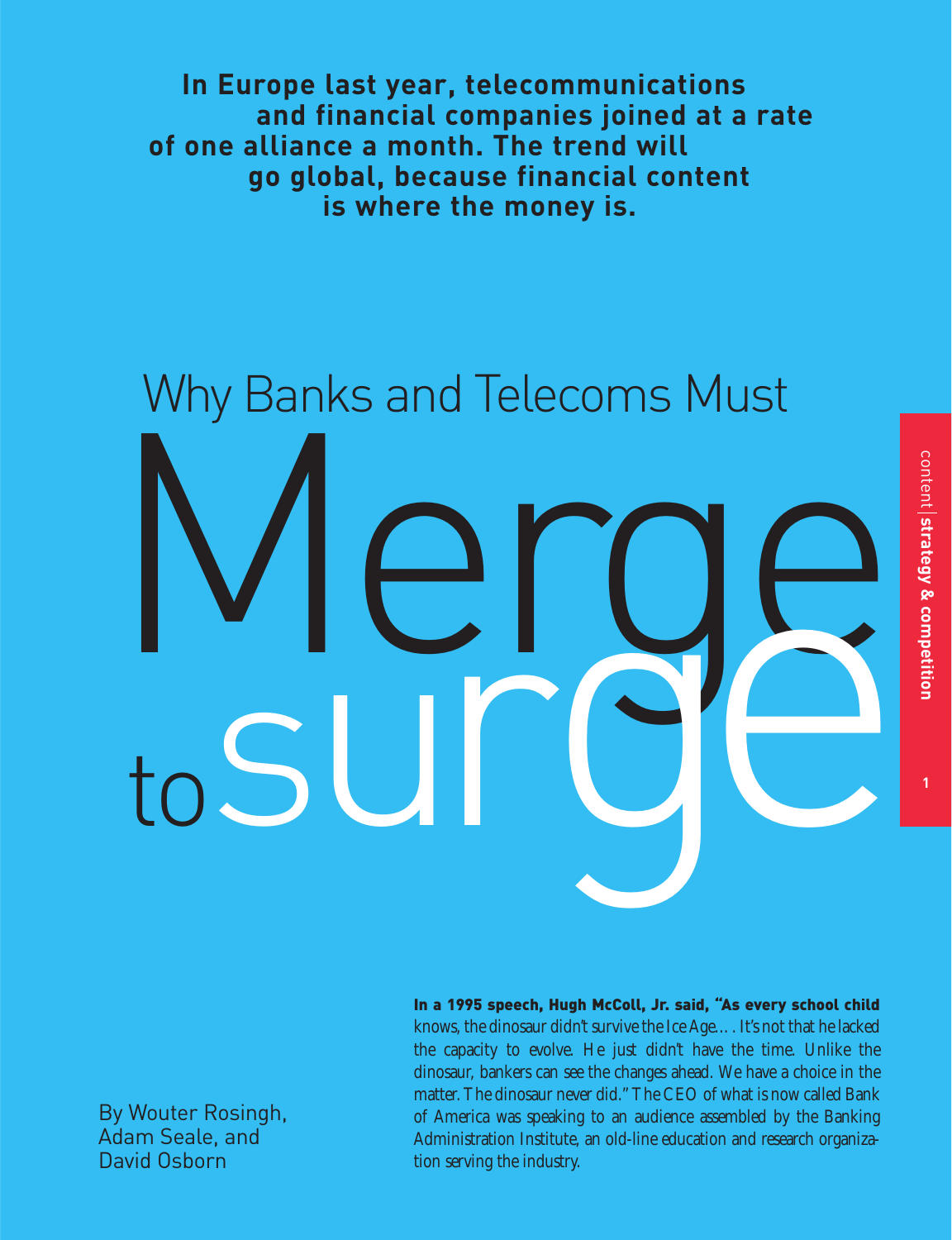

**2**

Illustration by Peter Kramer Illustration by Peter Kramer

strategy+business issue 23 strategy + business issue 23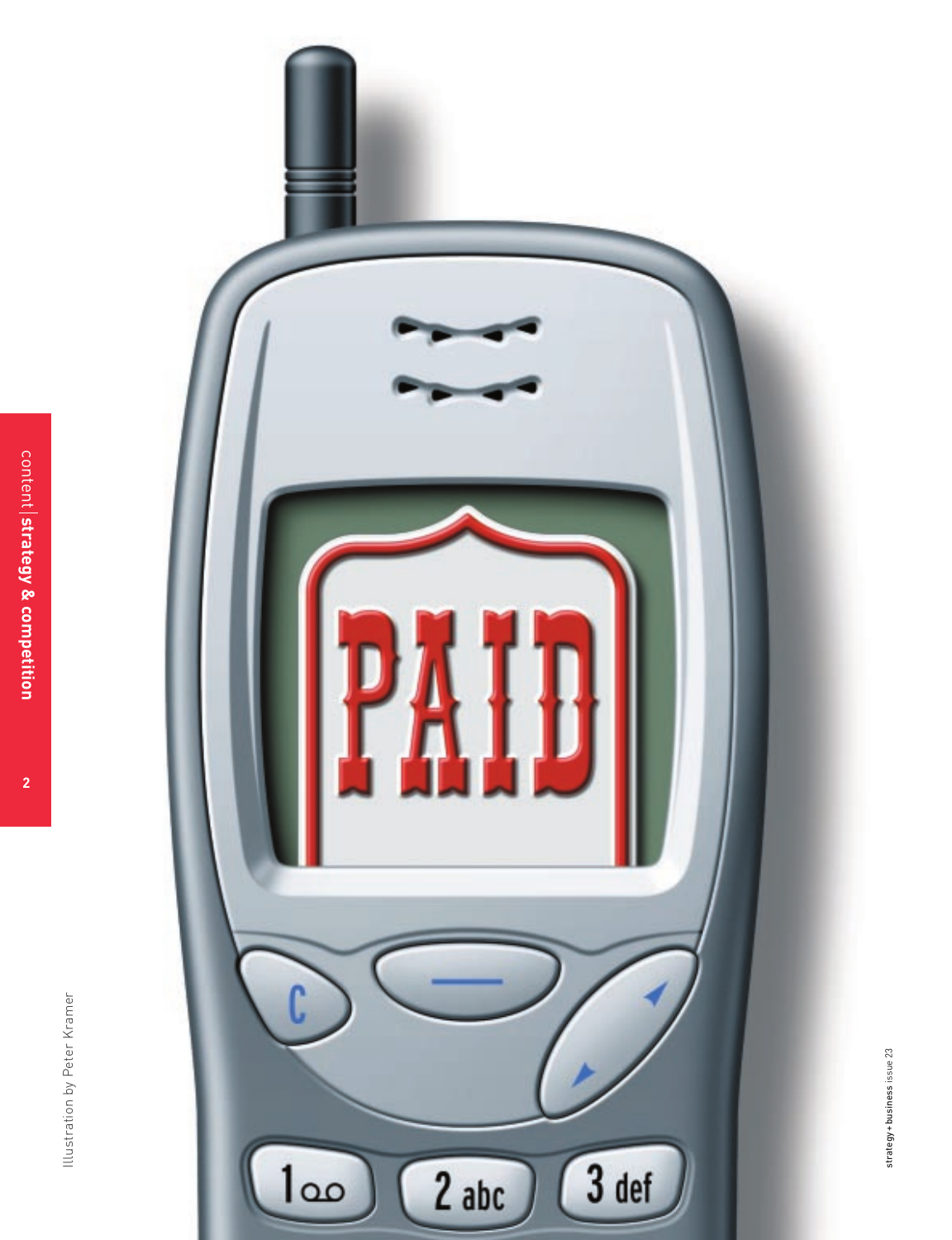#### **Wouter Rosingh**

(rosingh\_wouter@bah.com) is a vice president with Booz-Allen & Hamilton's Financial Services Practice in London, specializing in corporate finance and strategy. He is a member of Booz-Allen's firm-wide Investment Committee and a visiting scholar at the London Business School.

#### **Adam Seale**

(seale\_adam@bah.com) is a vice president with Booz-Allen & Hamilton's Financial Services Practice in London, where he specializes in strategic transformation and e-business for retail financial services companies. He is the leader of the firm's global/banking/telecommunications convergence research.

#### **David Osborn**

(osborn\_david@bah.com) is a vice president with Booz-Allen & Hamilton in Boston, and has 20 years of consulting experience. He focuses on helping retail financial services companies through strategic transformations. Mr. Osborn has extensive experience working with global clients.

Also contributing to this article was Mark Page (page\_mark@ bah.com), a vice president with Booz-Allen & Hamilton's Communications, Media, and Technology Group.

Mr. McColl's leap from Ice Age dinosaurs to Internet Age banks may have been a stretch. But there's no doubt that after more than 20 years of change, and innumerable predictions of their demise, commercial banks are bigger and more profitable than ever. Retail banks have held their own despite a declining share of financial assets and successive threats from brokerage houses, national retailers, automobile companies, and even software makers. However, none of the banks' challengers have put together the combination of customer value, convenience, and trust necessary to be an effective alternative. Banks have been protected mainly by a strong hold over payments, branch banking, and deposit insurance systems, as well as sheer consumer inertia.

Today, banks are at another competitive crossroads. This time the new contenders in financial services are telephone companies, specifically wireless telecoms. The banks' latest challenge is at hand, literally, in the form of the increasingly ubiquitous mobile phone. Unlike early experiments with consumer finance technology, such as "smart cards" and the first PC banking services, which were often based on tortured business logic, underdeveloped technology, and mistaken assumptions about their value to customers, mobile devices look like a natural channel for consumer financial services.

The epicenter for a transformation of consumer banking will be the convergence of banking and telecommunications players, as well as Internet service providers and Web portals. The conventional intra-industry consolidation that has preoccupied the telecom and banking sectors for the past few years will run its course, and as it does so, atypical communications and financial services partnerships, aimed at creating new forms of competition, will accelerate.

Such convergence is already well under way in Europe, where bank and telecom alliances were announced at a rate of more than one a month in 2000. Asian companies (e.g., NTT DoCoMo Inc.) are also on the move, and U.S. and Latin American firms are poised to venture into wireless finance in 2001 and 2002.

Change in the retail financial services sector, triggered by convergence, will be profound. Almost by accident, mobile operators have built networks and technologies capable of making person-to-merchant and person-toperson payments. With this infrastructure, wireless telecoms can attack one of the bank's greatest, longeststanding strengths — control of the payment system.

What's more, wireless service providers now have the wherewithal to disintermediate credit card associations such as Visa, MasterCard, and American Express. Indeed, mobile devices, with their range of interactive functions and ability to deliver information in real time, have the potential eventually to overpower today's static plastic credit card. Payments could become a "killer app" for wireless telephony — with coolness, convenience, and low cost the core value propositions.

Although the first generation of online financial services was disappointing, the second generation will be far better. This time, more effective technologies will fundamentally alter how financial services are bought and sold — in ways that benefit customers and businesses.

Perhaps most importantly, the changes sweeping financial services eventually will affect all forms of retailing. In particular, businesses will have a greater ability to capture and use consumer and merchant information (financial and other) to develop a variety of consumer services that will have a powerful influence on people's purchasing decisions.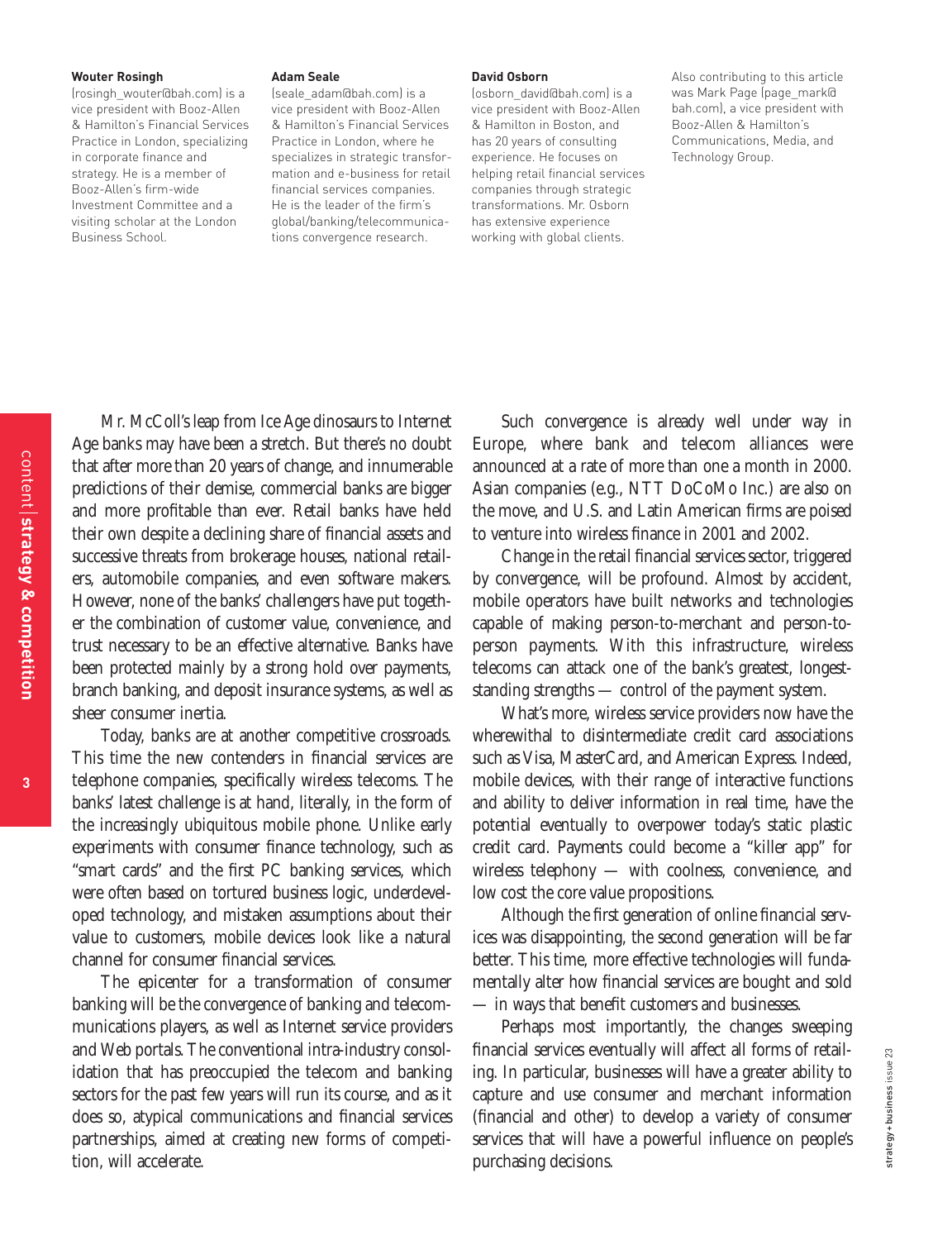Exhibit 1: **Subscriber and Voice Revenue Projections for the U.S.: Percent Change Year to Year**



## **Telecom Attraction**

What makes the mobile operators' threat and attraction to banks all the more credible is not technology and marketing, but capital. Telephone companies are under extraordinary pressure to leverage their expensively acquired customer bases. They must also justify their investment in third-generation (3G) licenses and network infrastructure, which will increase the speed with which data fills a cell-phone screen.

3G is a multibillion-dollar bet that eventually will have to be paid for with real revenues. The explosive growth of bandwidth and data-processing capacity is lowering the unit cost of using the technology, and wireless telephone services are already becoming a commodity. In the United States, Booz-Allen expects the growth rates of subscriber and voice revenue to decline through 2005. (See Exhibit 1.) However, this trend is global, and if operators don't find new retail uses for their expanded capacity, they will suffer significant losses.

Thus, telecoms worldwide are in a race to provide content that will generate sufficient revenue to bring them a return on their investments in infrastructure. Media and entertainment are possibilities, but small screens are not a good way to display such content. Entertainment is also a poor fit with the on-the-go usage for which the mobile phone was invented. Consumers are unlikely to rack up big charges to play games by the minute on mobile wireless devices when they can while away their time on a Game Boy for nothing.

By contrast, financial content is well suited to the mobile phone. Even though the screen isn't as easy on the eyes as an ATM or a PC monitor, it's still large enough for consumers to check balances, pay bills, move money among accounts, and perform just about any other routine banking transaction. As voice recognition and 3G wireless technology develops, accomplishing such tasks on a mobile device will become even easier. Consumers can carry a checkbook anywhere and use idle moments to write checks and tally balances. But what's missing, and what wireless delivers, is the interactivity to perform transactions on the spot.

From the telecom providers' perspective, financial content is literally where the money is. It is also appealing because a combined banking–mobile communications product is a way for wireless telecoms to move beyond commodity voice services and differentiate their products to improve customer retention in a business with a notoriously high churn rate.

Another attraction: Financial information is already stored and transmitted in precisely the form that allows it to be delivered by wireless means. In fact, it is the raw material of the existing telecom franchise. Twenty years ago, Citicorp's then-chairman Walter Wriston observed that the stream of electrons that carried a bank's foreign exchange positions via a satellite was indistinguishable from the signal carrying the morning news. Today, a satellite transponder may connect a business traveler via cell phone to his office in New York while he's paying for a meal in a London restaurant, and simultaneously link his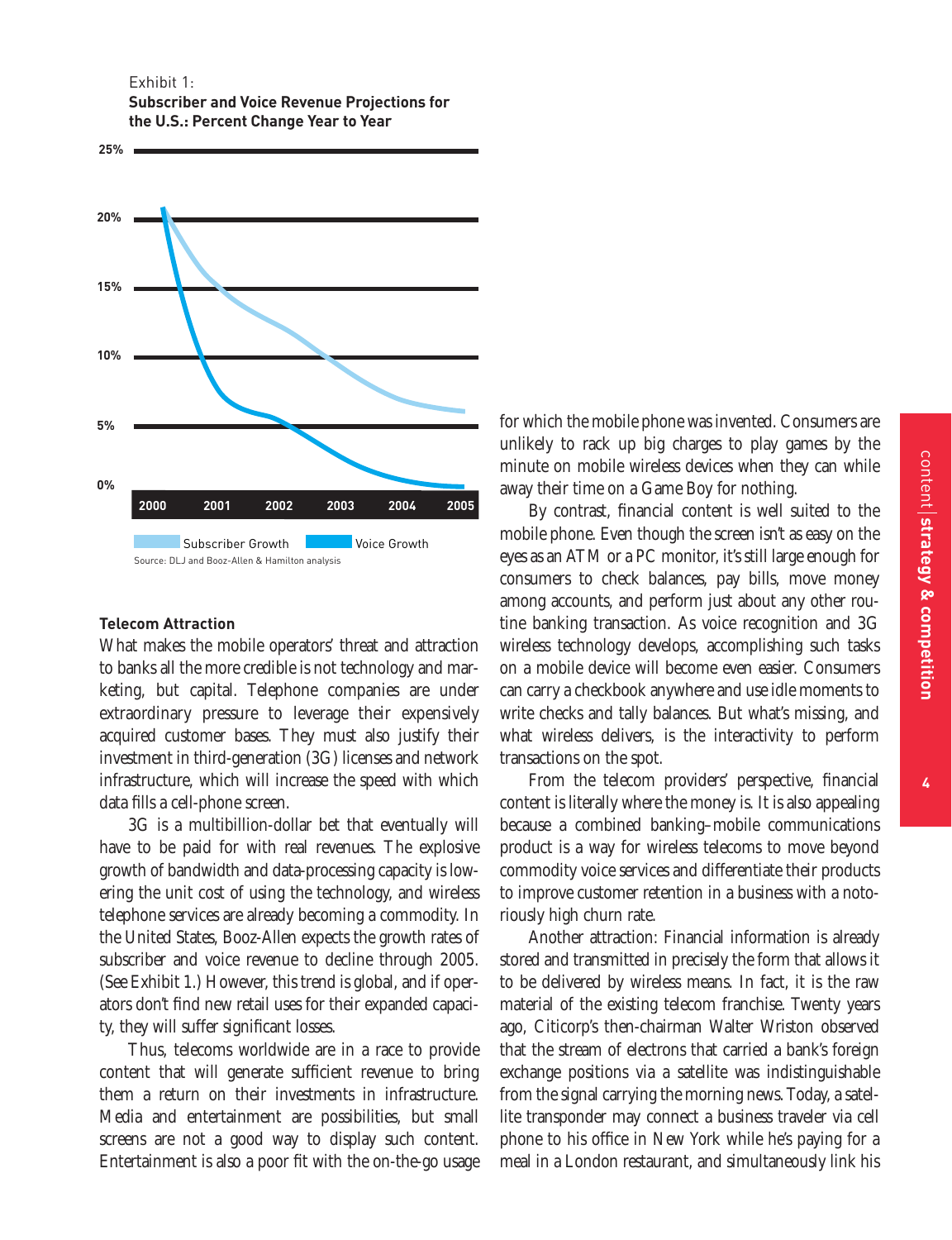credit card to a bank computer in South Dakota to clear the payment.

To some extent, the relationship between telecoms and their customers also mimics the way banking relationships are managed. For example, when telecom customers run up long-distance charges and pay for them at the end of the month, that's credit management. And because short message services, like the one that is driving the explosion of i-mode in Japan, give telecoms experience in charging for brief phone messages, they're way ahead of banks at managing small-value purchases. Such micro-payments will be an important part of payment services in the future.

Telecoms and financial services have other similarities. Outside the U.S., both industries have histories of state ownership. Although they mainly operate in the private sector today, telecom and financial services are heavily regulated everywhere. In most countries, banking and telecommunications are still undergoing domestic and regional consolidation. Finally, both sectors were early movers in harnessing the Internet to create new business models.

# **The Consumer Perspective**

Still, the affinities between banking and telecommunications are not enough to guarantee successful alliances. The two must conquer barriers that are as much psychological and cultural as they are economic. A sales pitch based on rational economic efficiency is a supplier's argument, not something that is compelling to a consumer.

Consumers are conservative in their banking habits. Witness the problems of many Internet banks, which are struggling partly because many people either aren't ready for virtual banking or simply reject it. (See "Scrambled

Egg: The Making and Breaking of an Online Bank," page 86.) It may make economic sense to financial institutions to offer full-service online banking without the bricksand-mortar costs and to attract customers to it with higher returns on their deposits. But consumers want the comfort of knowing they can go to a branch, even if they never visit one. They want to see where their money is kept, even if they never use a teller. And they want to know they can complain to a human being in person, even if they never do.

These facts have not been lost on the financial services industry's old and new leaders. The most successful online securities firm, Charles Schwab & Company, built a network of offices to help drive growth even though most of its customers visit them only once, when they open their accounts. The dot-com brokerage house E-Trade Group Inc., which once touted its virtual purity, is now testing an in-store presence with the U.S. retailer Target.

Whereas Internet banks seem to be too great a leap for people to make, wireless finance is a direct and natural extension of the way the typical consumer takes care of finances today. Most people are comfortable banking by phone; paying for a meal in a restaurant, or a shirt in a department store, with a mobile phone instead of a credit card hardly seems a stretch.

Retail finance innovations often fail because they require wholesale changes in consumer behavior, as banks have discovered when they've tried to cross-sell financial products, and as Internet banks have found in trying to market to customers of Amazon.com Inc. or CDnow Inc.

Innovations can also falter because of lagging infrastructure. Visa and other credit card providers have test-marketed smart cards in the U.S. as an alternative to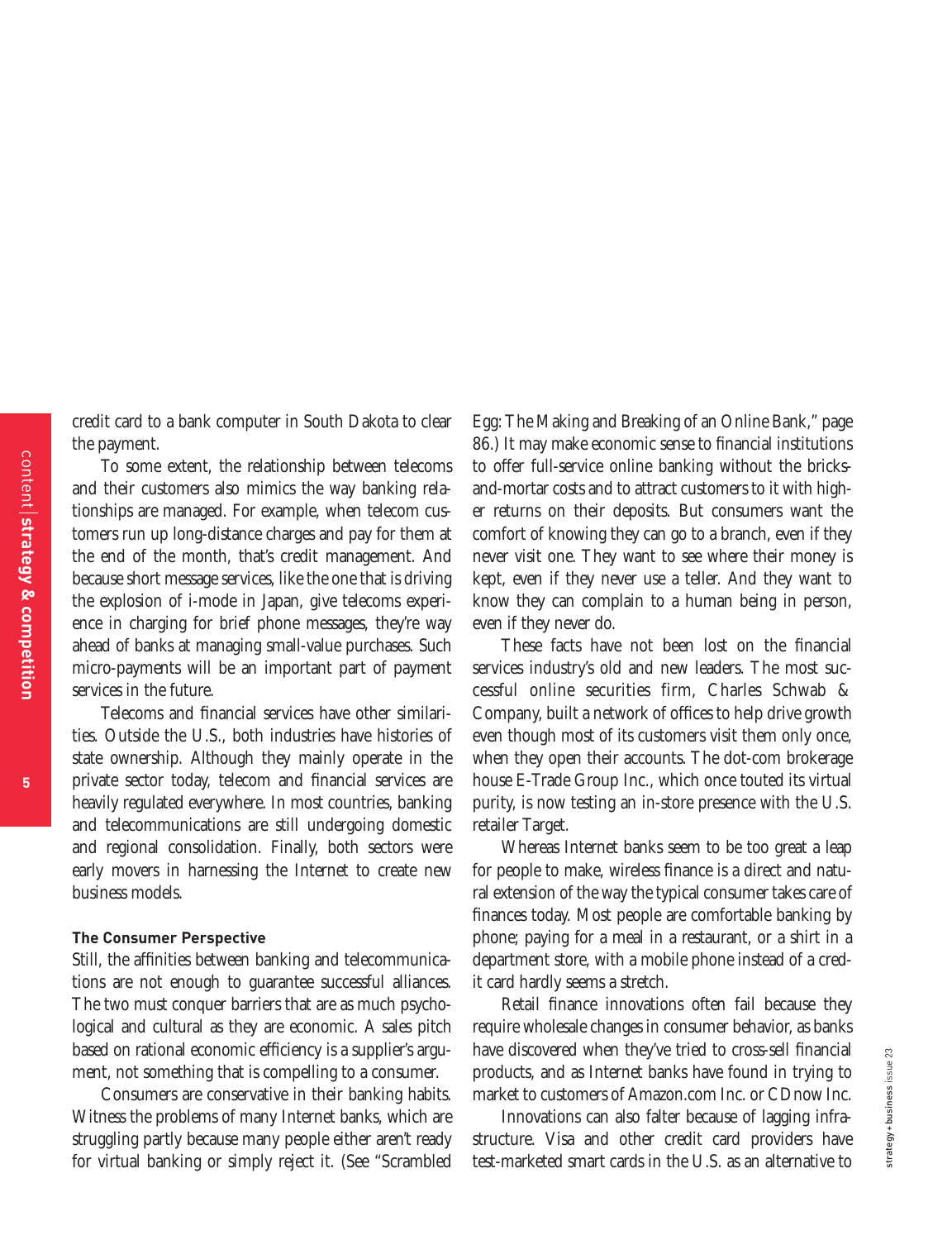# **Successful innovations in retail finance must offer more than new technology. They have to complement, not complicate, people's lives. Mobile finance will do that.**

standard credit cards. But smart cards don't work without a smart card reader, and these readers are not widely in use. Diana Knox, senior vice president for smart cards at Visa International, told the *Industry Standard* that it will cost \$11 billion to create a smart card infrastructure for everyday commerce. Card issuers would have to absorb \$4 billion of the total cost; merchants would carry the remaining \$7 billion.

Successful innovations in retail finance — think of credit cards and 24-hour ATMs located beyond bank branches — offer more than new technology. They allow people to manage their lives on their own terms. In other words, they complement rather than complicate people's lives. The mobile phone is definitely in that mold.

## **Credit Cards Beware**

Today, people usually don't leave home without their mobile phones, so using the phone as a cashless way to pay for a meal is certainly as convenient as using a credit card. Indeed, of all the players in this emerging scenario, credit card companies may have the most to fear as wireless finance unfolds. Even if it takes a while for mobile devices to disintermediate credit cards, at the very least, credit card suppliers will have to upgrade substantially their current value proposition, which today is limited in functionality and very costly for both consumers and merchants.

The limitations of credit cards are familiar. There's the embarrassment that comes when a consumer's charge in a store or restaurant is rejected because of insufficient credit. New mobile devices allow people to check balances in real time before making a purchase and to move cash among accounts if necessary.

Furthermore, credit cards are easily lost or stolen, and

anyone can attempt to use another's card. Even though individual cardholders are protected from substantial losses caused by unauthorized charges, the costs faced by card issuers are eventually passed back to all consumers in the form of higher interest rates and fees. Like an ATM card, mobile phones could have a unique personal identification number that must be keyed in before transactions can be made, making them a more secure payment vehicle than credit cards.

Or consider parents who may not trust their children with either a credit card or large amounts of cash when they shop for clothes on their own. Mobile phones would allow a parent to approve purchases from home or work.

What's more, the benefits of wireless finance can be extended to customers with scant or poor credit histories with less risk to the institution than that incurred by credit card companies. By offering prepaid phone credits or the option to make micro-payments, telecoms can reduce the chance that customers won't pay their bills.

Merchants could save on the processing fees they pay to the credit card associations if wireless operators pass on their lower costs of settlement and clearing. With merchant service fees around 2 percent, there is margin for lowering service fees to compete with Visa, MasterCard, and American Express. Additionally, on the revenue side, the information collected through wireless device transactions can help merchants market more efficiently to highspending customers.

## **Europe Today, U.S. Tomorrow**

For a glimpse of the future of wireless finance using phones and handheld computers, look to Europe, which has been a laboratory of ferment in consumer financial services for some time. Utilities in the U.K., supermarkets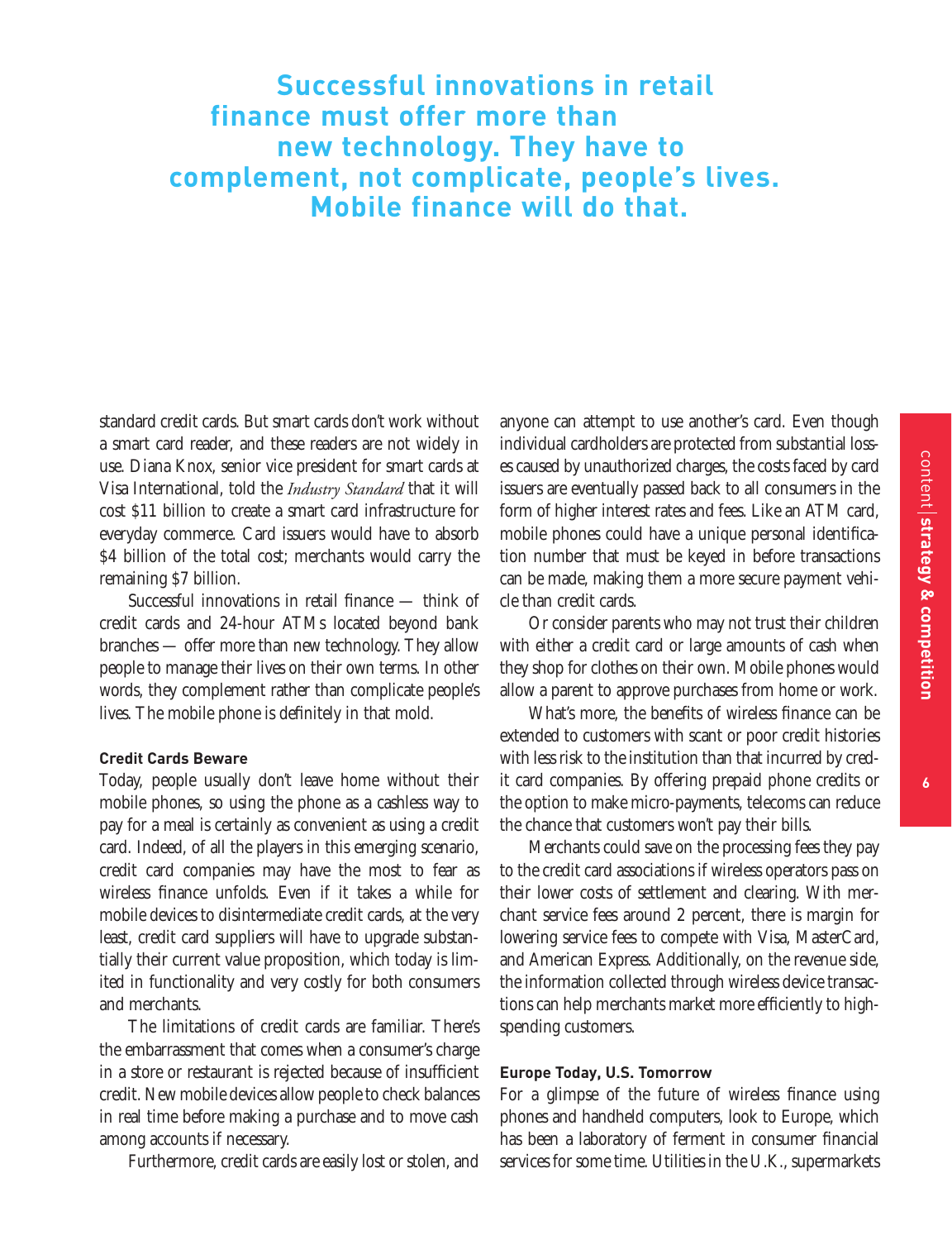



\*Does not include Japan

Source: IDC, October 2000; "The Industry Standard"

in the U.K. and France, and automotive manufacturers in Germany have all made forays, with varying success, into consumer banking. The introduction of the euro and regulatory liberalization are slowly but surely creating a pan-European financial services market. Western Europe also leads the world in the number of new customers using online bank and brokerage services, according to the International Data Corporation. (See Exhibit 2.)

Now, the pervasive use of mobile phones, abetted by common technical standards, promises the rapid adoption of wireless finance.

In response to consumer demand (see Exhibit 3), credit card providers and telecoms are conducting a variety of experiments in wireless finance. In the U.K., for example, Visa is conducting an m-commerce (mobile commerce) pilot program that allows wireless phone users to download money to a chip-based electronic purse, a variation on lackluster experiments in the U.S. with stored-value smart cards. In Finland, which has the highest per capita mobile phone ownership worldwide, consumers can use mobile phones to pay for small-ticket items, everything from a car wash to a box of golf balls to sodas from a vending machine.

European alliances are also the bellwethers of telecom–banking convergence. Movilpago, a jointventure subsidiary of Telefonica Moviles, the cellular unit of Spanish telecom Telefonica SA, and Spain's largest bank, Banco Bilbao Vizcaya Argentaria SA (BBVA), will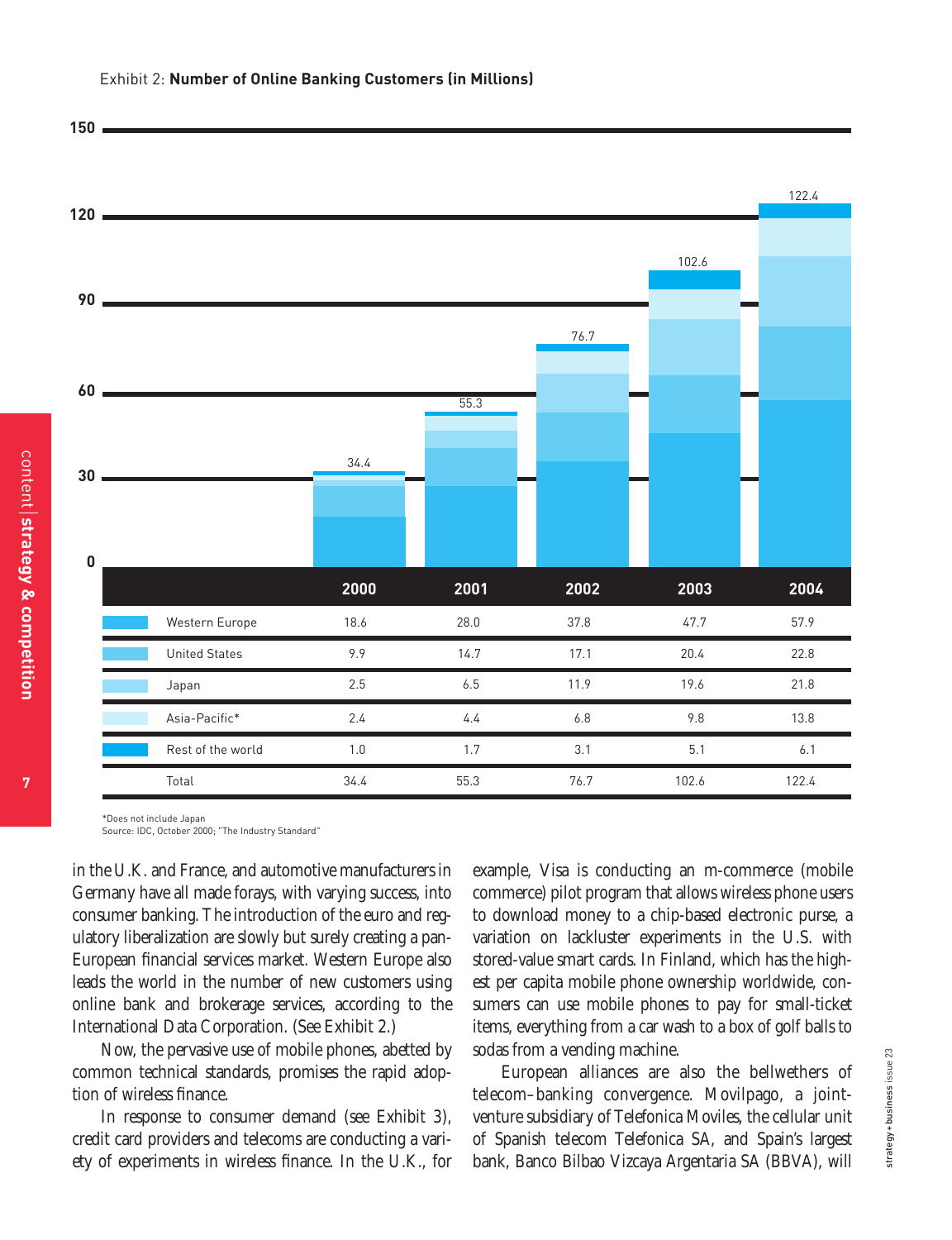# Exhibit 3: **Percent of Mobile Phone Users Interested in Banking by Mobile Phone**

**40%**



Based on a phone survey of 17,000 adults

provide a wireless payment system over Telefonica's cellular network. Mannesmann, the German subsidiary of the U.K.'s Vodafone Group PLC, has a joint venture with Deutsche Bank. Telecom Italia has one with Banco di Roma. The list of European telecom–bank ventures is long, although some have faltered. (See Exhibit 4.)

Mobile phone penetration in the United States, at 34 percent, is running well behind that of other industrialized countries. Still, there is ample evidence of a growing American appetite for wireless devices. Witness the plethora of manufacturers introducing devices that combine features of mobile phones and personal digital assistants (PDAs).

Furthermore, cashless transactions enabled by digital technology are common enough in the U.S. to suggest more people are becoming comfortable conducting personal business through wireless means. Consider the success of E-ZPass, a small plastic apparatus affixed to a car's windshield that electronically pays highway tolls as the vehicle passes through tollbooths. The program, which operates in several eastern states, has caught on so fast some states are having a hard time managing demand.

Another IT application popular with marketers and consumers is the Exxon Mobil Corporation's Mobil Speed Pass. Consumers simply wave a small plastic 1 1/2-inchlong "wand," which hangs from their key chain, at a receptor on the gas pump to charge the purchase to a credit card. Introduced as a pilot program at the pumps, Speed Pass, which uses an automatic data capture technology known as radio frequency identification (related to older and simpler bar coding), can now be used to make purchases in Exxon Mobil gas station convenience stores.

Bank–telecom partnerships are also surfacing in the U.S., although they're still rare compared to their European counterparts. For instance, the innovative credit card issuer Capital One, through its telecommunications subsidiary, AmericaOne, will use its proprietary information-based strategy to identify and test new market segments for the U.S. mobile service Sprint PCS. In turn, Sprint PCS will provide wireless services, billing, and the network infrastructure. Although the immediate focus of the venture is to create business for Sprint PCS,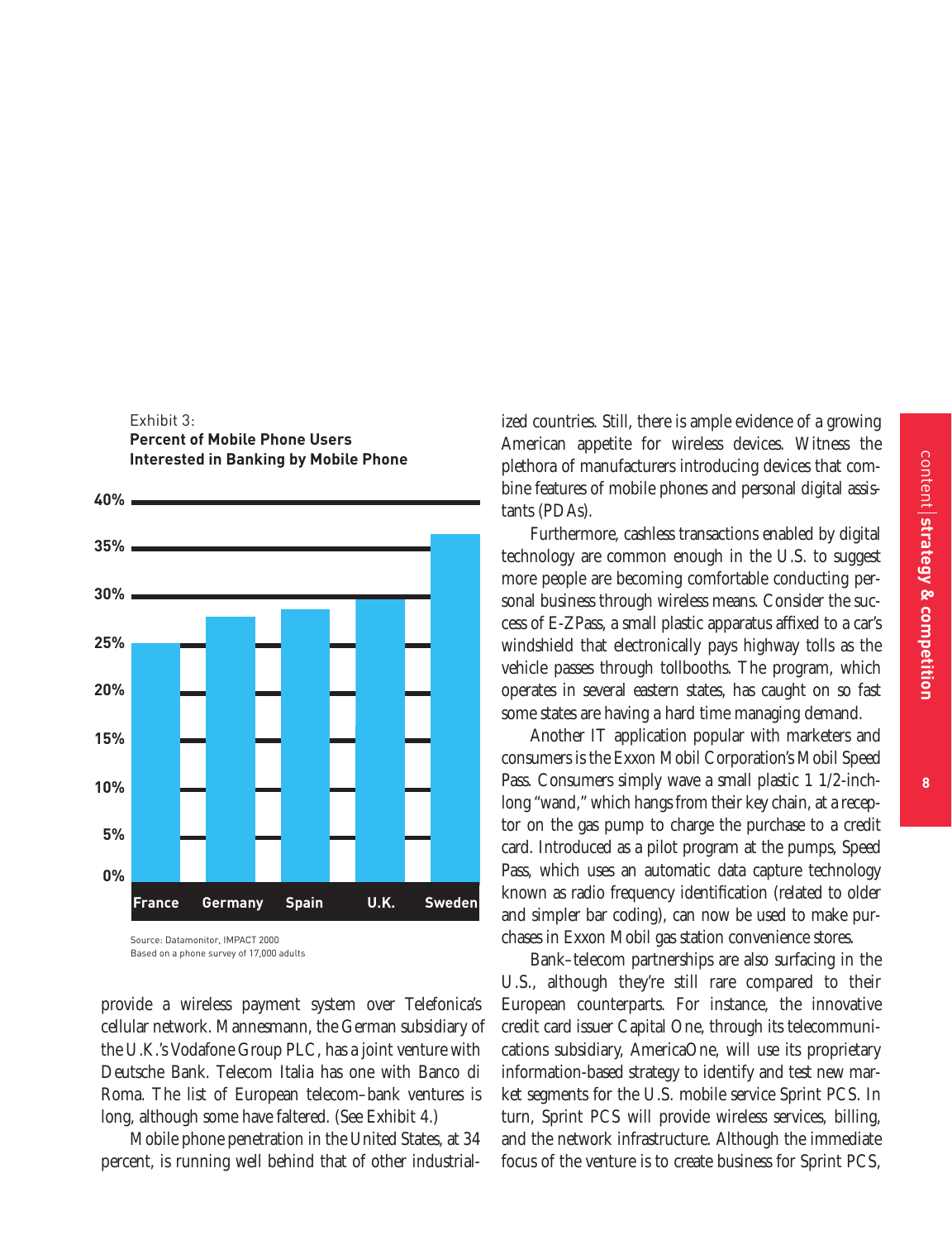#### Exhibit 4: **Selected Telecom–Bank Ventures, 2000**

| <b>Country</b> | <b>Telecom</b><br><b>Company</b>          | <b>Bank</b>                 | <b>Status</b> | <b>Form</b>                         | <b>Purpose</b>                                                                                  |
|----------------|-------------------------------------------|-----------------------------|---------------|-------------------------------------|-------------------------------------------------------------------------------------------------|
| Finland        | Sonera                                    | Various                     | Agreed        | Alliance                            | Mobile payments and mobile<br>banking, including "point and pay"                                |
| Germany        | Deutsche Telekom<br>[T-online]            | Commerzbank<br>[Com-Direkt] | Agreed        | Subsidiary<br>minority swap         | E-commerce and Internet banking                                                                 |
| Germany        | Mannesmann                                | Deutsche Bank               | Unclear       | 50/50 joint venture                 | Wireless Internet bank, Unified<br>billing and reporting. Same bank<br>account and phone number |
| Germany        | MobilCom                                  | <b>LBBW</b>                 | Agreed        | 51/49 joint venture                 | Wireless Internet bank and new<br>mobile payments                                               |
| Holland        | Royal KPN                                 | <b>ABN Amro</b>             | Canceled      | 50/50 joint venture<br>Money Planet | Pan-European Internet bank,<br>starting in Benelux and Germany                                  |
| Italy          | Telecom Italia<br>(Telecom Italia Mobile) | Banco di Roma               | Unclear       | 15/85 joint venture                 | Internet bank                                                                                   |
| Japan          | NTT DoCoMo                                | Sakura Bank<br>Consortium   | Agreed        | 5% share                            | Internet bank                                                                                   |
| Norway         | Telenor                                   | Den Norske Bank             | Agreed        | 50/50 joint venture                 | E-commerce partnership                                                                          |
| Spain          | Telefonica<br>[Terra Networks]            | <b>BBVA (UNO-First)</b>     | Agreed        | 3% in BBVA and<br>49% in UNO-First  | Pan-European/Latin American<br>e-commerce and Internet<br>banking                               |
| Spain          | <b>Telefonica Moviles</b>                 | <b>BBVA</b>                 | Agreed        | 50/50 joint venture<br>Movilpago    | New mobile payments                                                                             |

these accounts could become the basis for a fuller menu of transactions, lending, and other financial services offered through Capital One Bank.

#### **Convergence Prototypes**

Spain's Movilpago venture, between Telefonica and BBVA, is in many respects the prototype of how telecoms and banks can best work together. Movilpago is extremely ambitious. Aiming to reach 100 million customers and 5 million merchants in 30 countries in three years, the venture will try to achieve a scale that took the major credit card companies decades to reach. Unlike the card issuers, however, Movilpago will not have to painstakingly build a customer base, because its mobile phones are already in the hands of the customers. Its strategy is to team up with many telecoms and bank partners, but the telecoms are key because they are the ones that own the wireless infrastructure that will be the backbone of the payment system.

Initially, the venture will focus on small-value transactions in traditional, Internet, and m-commerce environments. Its mobile payment methodology allows consumers to make in-store, person-to-person, Internet, and vending-machine purchases. Significantly, implementation does not require specialized Wireless Application Protocol (WAP) or 3G technology.

As a measure of how potentially dominating Movilpago could become, it has already been taken to court. A Spanish government tribunal has imposed safeguards against anti-competitive practices reminiscent of the AOL–Time Warner merger.

The multinational aspirations of Movilpago point to a novel feature of telecom-led financial services offerings — mobile brands are already substantially international. One telecom company, Vodafone, has interests in mobile communications networks in 25 countries on five continents. Its emerging global brand gives it the power to leverage a bank alliance, thus potentially establishing a

**9**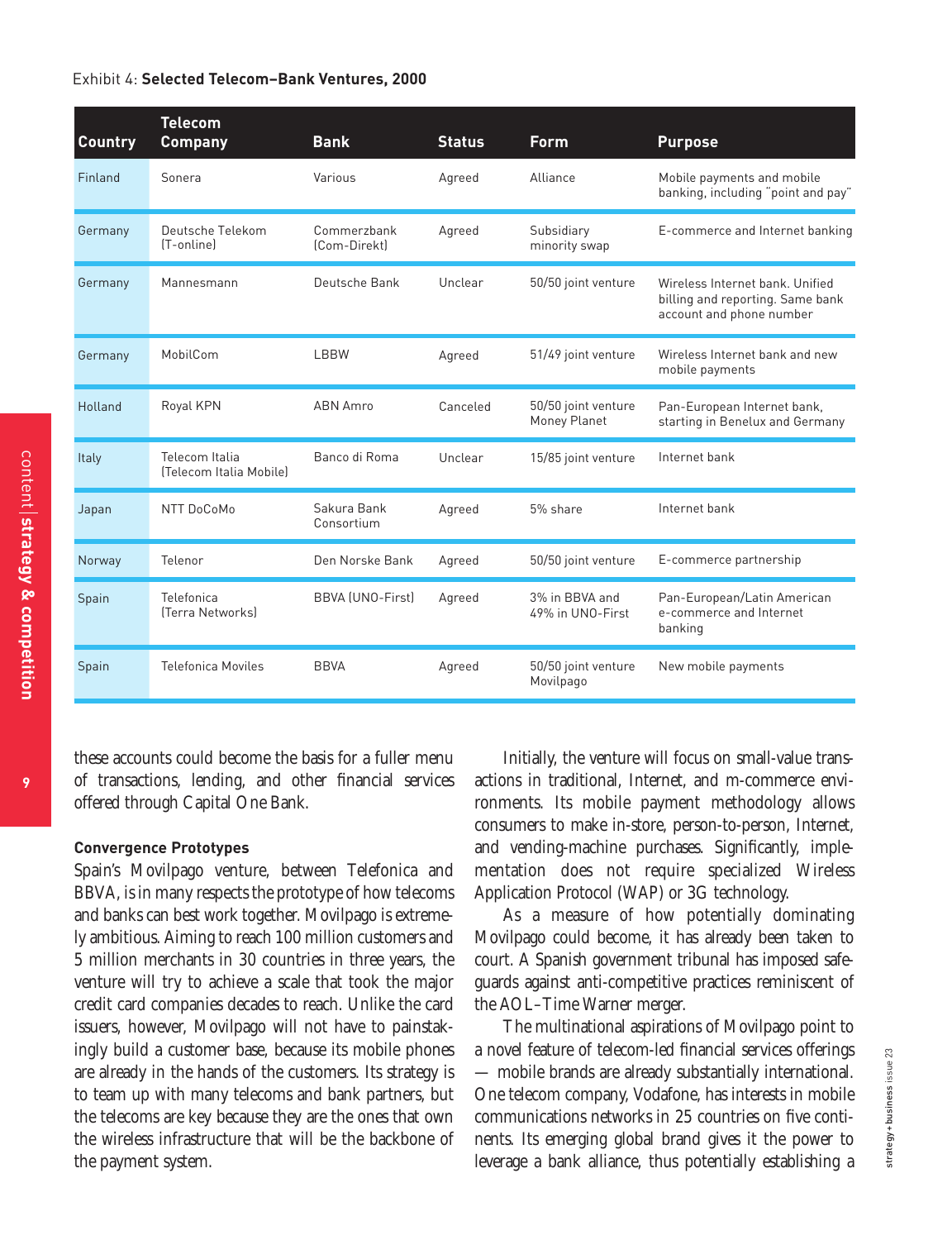larger presence in wireless finance in foreign markets faster than it could on its own.

## **State of the Union**

Even though the telecommunications and financial services industries share important traits, they have some fundamental differences that partnerships can help overcome.

Telecoms need certain capabilities in order to provide wireless finance services. Those they do not already possess, they can acquire relatively cheaply by allying themselves with banks. For example, in the Movilpago strategy, Telefonica already has a number of the front-end capabilities needed to handle payment transactions at low cost. The link to BBVA supports the necessary credit and payment functions that it did not possess. These are commodity capabilities that can be provided by many banks, and the combination can create competitive advantage. Alternatively, a telecom could build such capabilities from scratch, avoiding the cost of managing old technology, but it would face the steep learning curve of developing new technology.

Regulatory factors will also play a role in bringing together players in the two industries, although several regulators have indicated they don't necessarily see a problem with granting banking licenses to telecoms. In fact, regulators and governments have been pushing for years for increased competition in the payment arena, which will most likely open doors for telecoms.

Telecoms will partner with a limited number of banks, from a relatively large number of potential providers. And the sooner banks ally with telecoms to get their share of the wireless marketplace, the better — for several reasons. First, significant new competition will challenge the large margins that are now the rule in the

retail banking industry in many countries. Wireless companies will be looking to cross-sell products to their existing customers and those of their partners through relationship-based product bundling and pricing that takes advantage of a reduced cost structure. Even if only a fraction of the anticipated changes materialize, there is enough room in the economic structure of the financial services industry for some players to succeed quite profitably while substantially altering the market share of existing institutions.

Second, although today's converging banks and telecoms seem to prefer joint ventures and other types of strategic alliances, a major telecom could bid for a major bank. Even with market corrections, many telecoms' absolute market capitalizations and P/E ratios are higher than those of many banks. (Vodafone is now one of the top 10 companies in the world by market capitalization.) Indeed, a union of two mega-players such as Vodafone and Citigroup is not only plausible, but logical.

Anticipating the likelihood that telecoms will be shopping for banks, either to buy or to partner with, banks have strong attributes they can promote, including brands that evoke security and reliability, skills in credit management, and physical distribution channels. The right telecom partnership will allow some banks to leapfrog their competitors as the marketplace changes. Banks that move first will gain formidable allies in the fight for market share in all consumer financial services products, both domestically and internationally.

The third reason banks should move quickly is that teaming up with telecoms will potentially help banks amortize their investments in online services across a broader, telecom-enhanced customer base. Many banks have invested vast sums in enabling existing businesses for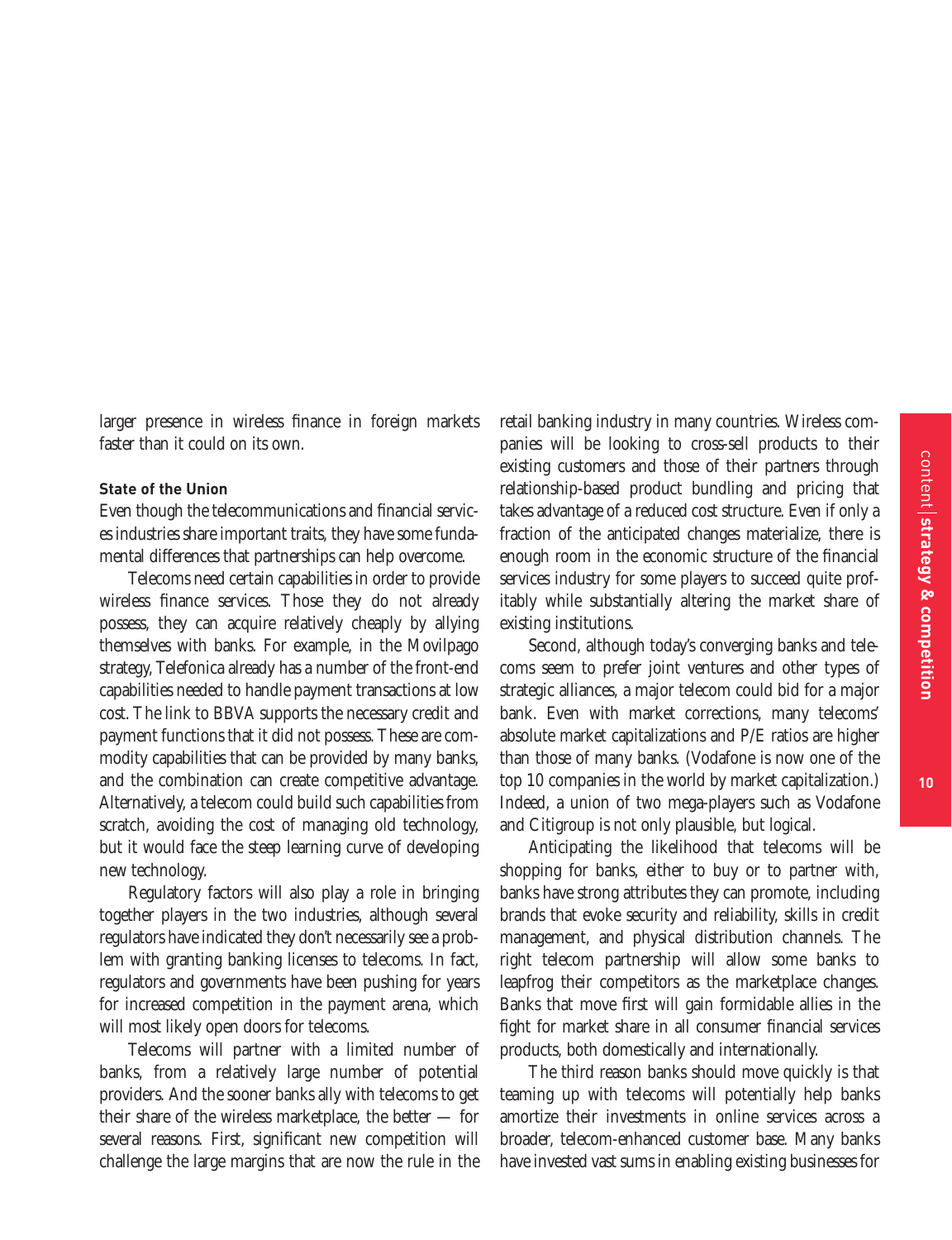# **Joining a telecom rather than trying to beat one gives banks a hedge against other tough new players in the financial products arena.**

the Web and in launching Internet-based services. However, heroic me-too investments by banks have historically had little success in generating significant profits or creating a long-term competitive advantage. Remember when every bank offered its own credit card? Today, most banks are merely resellers for a handful of special issuers that boast economies of scale. A telecom partnership can help these prescient banks monetize the huge sums they've spent on Internet technologies.

Fourth, joining a telecom rather than trying to beat one gives banks a hedge against tough new players that are using technology to develop and launch financial product offerings more quickly, and at lower cost, than banks can. For now, wireless newcomers to consumer finance face the problem of acquiring customers and building the requisite degree of trust, but that hurdle will come down as they build infrastructure to increase bandwidth, and build their brands — with or without the help of bank partners.

#### **The Future of Wireless Finance**

As the entry point for wireless finance, payments are expected to yield substantial profits in their own right, particularly if the incremental cost of the new infrastructure ends up being lower than that of the existing card payment infrastructure. In the U.S., the market prize is an estimated \$20 billion of merchant fees and about three times that in credit interest income. Customer acquisition costs will be a key variable as telecoms try to leverage their own, and selected partners', customer bases.

But payments are just the beginning. Once mobile operators can associate themselves in customers' minds with safe and secure transactions, they will be better placed to go after credit management, deposits, and other banking products. For example, by expanding automated

real-time advice capabilities to a broader product set, wireless operators could offer services including negotiating and executing discounts; modifying financial arrangements such as leases, insurance policies, and service contracts when they mature; making available eventlinked product and service purchasing; arranging cash and savings reallocations and transactions; and so on.

Of course, applications such as these may depend on further developing wireless as a medium for transmitting the human voice, its fundamental attribute. Having complicated interactions with a keypad is more trouble than it's worth. Fortunately, within a few years, it's likely that voice recognition technology will be advanced and reliable enough to enable people to speak instructions into their mobile communications device to complete a variety of financial transactions.

Imagine a commuter who gets into her car early in the morning and dials into her bank to check account balances, stock positions, and bills due. Throughout the process, she talks to a computer that can piece the bank's responses together from digitized scripts and process her verbal instructions. Highway safety advocates frown on the idea, but it nevertheless showcases the opportunities.

To get there, though, the telecoms have even more pressing challenges. While operating costs are being reduced by new technology, the expense of customer acquisition in the face of heightened competition is rising. Mobile operators' brands may not extend far enough to convince customers to bank with them while they're building the capabilities they need to provide a full complement of banking services. Although the value proposition is compelling, getting customers to use a mobile phone, or another wireless communications device, rather than a card will take considerable persuasion. Statistically,